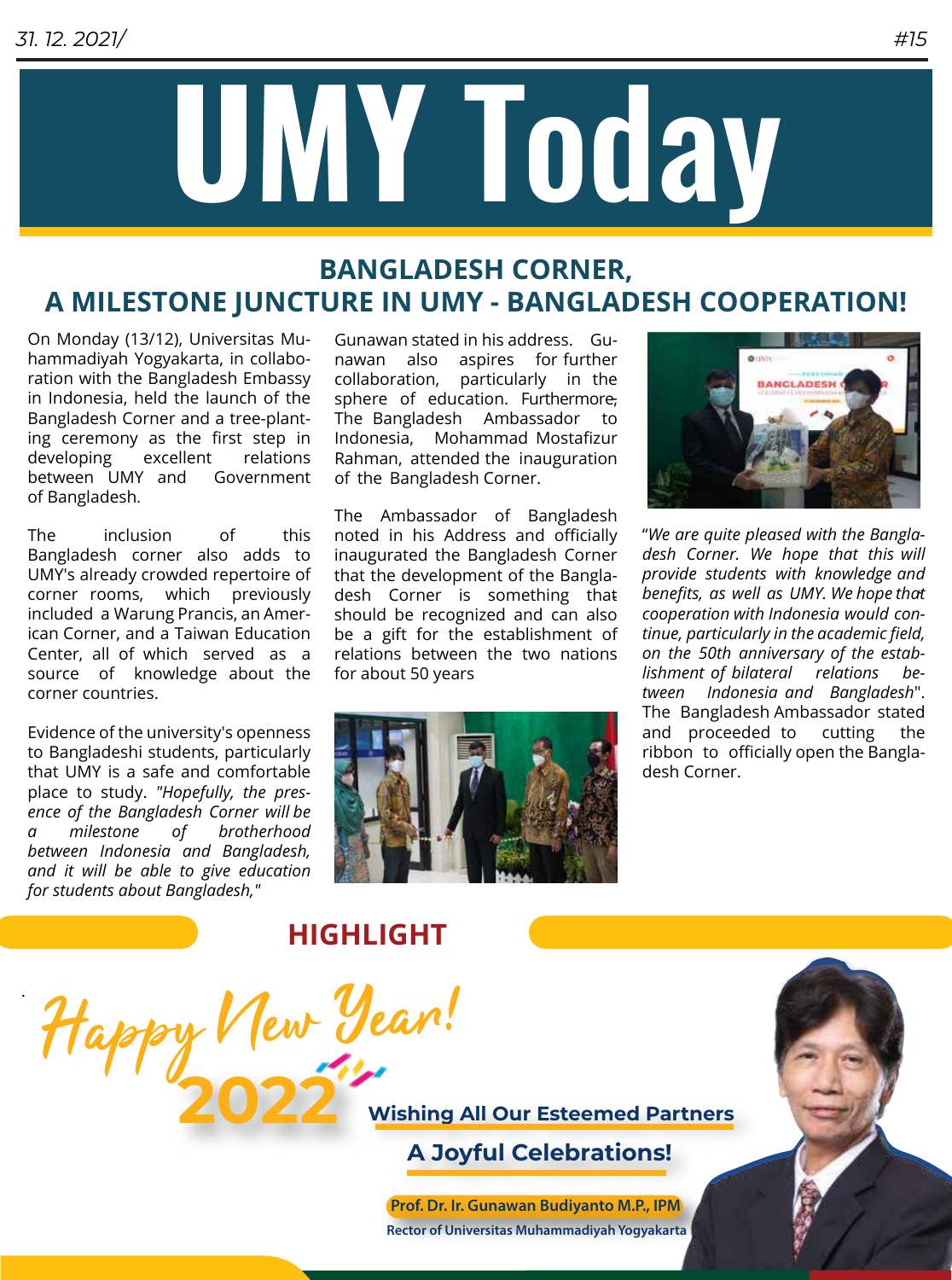

#### **MEMORANDUM OF UNDERSTANDING SIGNING UMY - EAST BELITUNG FOR COLLABORATING IN ACADEMIC FIELD!**

On (06/12) the East Belitung Regency Government visited Universitas Muhammadiyah Yogyakarta, to sign a memorandum of understanding and deliver a public lecture on the Government Science Study Program titled "Collaborative Governance Strategies in Achieving Sustainable Development Goals (SDGs) in East Belitung". Burhanudin, Regent of East Belitung, was a speaker on this agenda.

Burhandin explained, several factors, he believes, must be considered by policymakers when developing future. "The community plans adapt to the intended area by paying attention to the conditions around the community, so that what is made is bang on target", He stated

"Not only that, Burhanudin added, "*the strategy that was established must pay attention to income, outcome, output, and benefits Governance Planning is also concerned with the SDGs".* 

The Sustainable Development Goals (SDGs) are a worldwide action plan agreed upon by world leaders, including Indonesia, to eradicate poverty, decrease inequality, and safeguard the environment. The SDGs have 17 objectives and 169 targets that must be met by 2030.

Burhanudin stated in this public lecture that it is also vital to pay attention to factors of sustainable development in planning governance. "*Implementing SDG-based governance is certainly not an easy or speedy process, so we must strive together to achieve every goal in it,*" Burhanudin said.



Last, the Regent of East Belitung explained the importance of CSR in assisting East Belitung's Three Rural Areas program, which includes Desa Baru, Kurnia Jaya, and Mekar Jaya, to become a National Priority Rural Area.

*"Success in the development of National Priority Rural Areas necessitates collaboration among the government, the corporate sector, the community, the media, and universities. This must be supported collectively by both ministries and local governments, requiring multi-stakeholder coordination,"* he stated.

"*The government, business, community, universities, and media that are represented in the Rural Area Development Coordination Team forum are critical to the success of the KPPN development*," he concluded.

> **OPEN ADMISSION! VISIT US ON** *www.admisiumy.ac.id*

#### **UMY LAUNCHED SIKESMA FOR INTEGRATED HEALTHCARE SYSTEM!**

In the midst of a pandemic, health is a gift that is not worth the cost. SIMKES-MA, a health care service system, was launched by the Institute for Career Development and Human Resources in collaboration with the Institute for Student Development to continue to support health workers, educators, employees, and students at the University of Muhammadiyah Yogyakarta.



According to Gunawan Budiyanto, Rector of the University of Muhammadiyah Yogyakarta, the existence of this program is very satisfying, and it is hoped that in the future, this program will be able to be expanded not only to the Muhammadiyah University of Yogyakarta, but to all UMY partners.

Furthermore, the Rector of UMY expects that future programs would assist health services for UMY students. "*Hopefully, this program will work smoothly. As a result of the campus's supportive facilities, parents of students are more confident in educating their children at UMY*." UMY's Rector stated.

Dr. H. Mohammad Komarudi, Sp.A., Director of PKU Yogyakarta Hospital, also expressed his appreciation for this program. According to him, this scheme is beneficial and contributes to the national health insurance system. "Of course, a program like this can alleviate the burden on hospitals." Although there are still flaws, this is a positive start toward supporting national health insurance schemes such as BPJS "Dr. Mohammad Komarudin stated.

The event concluded with the signing of an agreement between the Universitas Muhammadiyah Yogyakarta and partner hospitals including PKU Muhammadiyah Gamping Hospital, PKU Muhammadiyah Yogyakarta Hospital, AMC Dental and Oral Hospital, and Pratama Firdaus Clinic

.